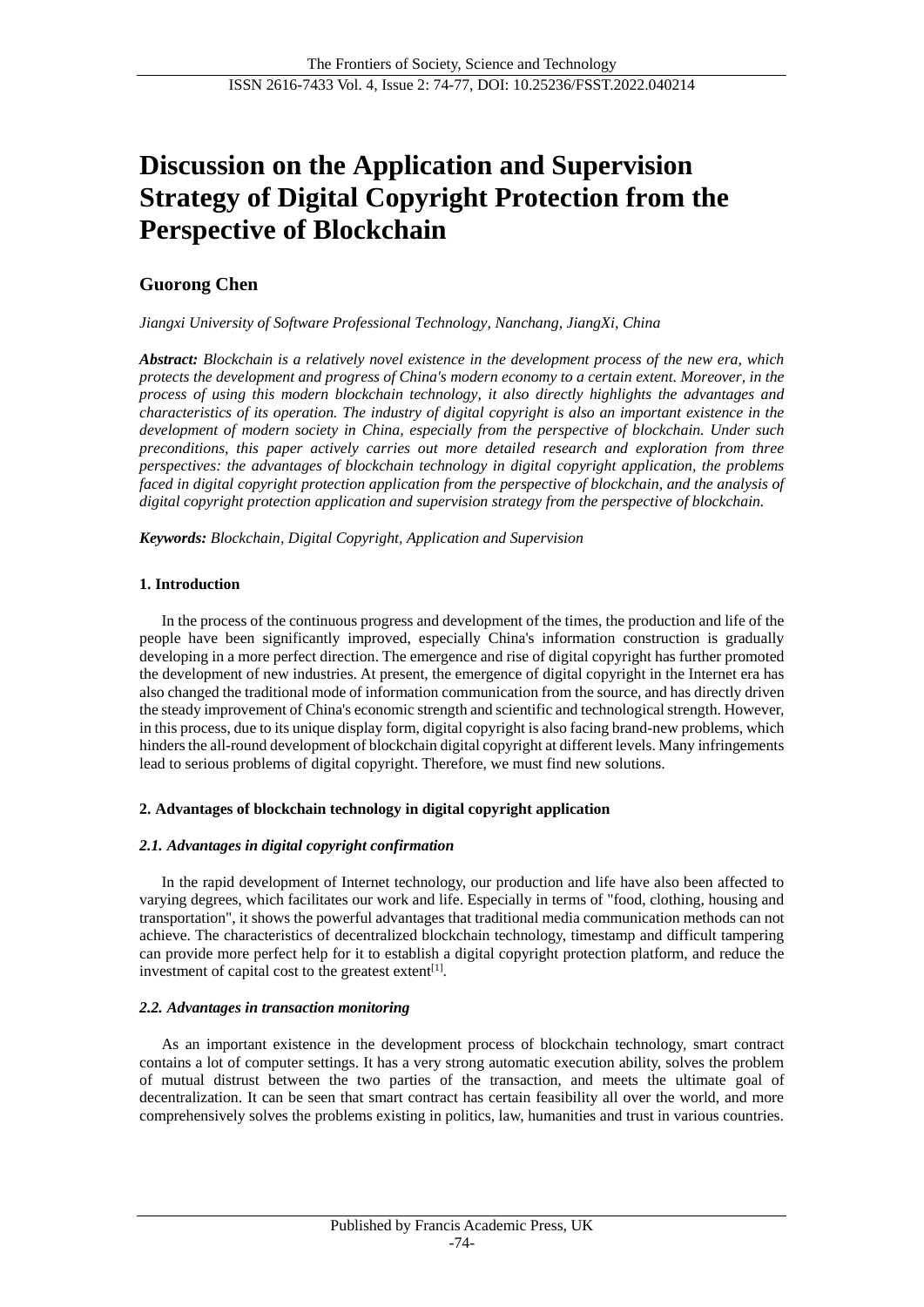# ISSN 2616-7433 Vol. 4, Issue 2: 74-77, DOI: 10.25236/FSST.2022.040214

#### *2.3. Advantages in safeguarding rights with certificates*

There are essential differences between intellectual property rights and labor property rights, and its intangible characteristics are difficult to be confirmed in the entity's political power book. The emergence of the information storage mode of blockchain digital copyright technology directly reduces the cost of creators, ensures the ownership of digital copyright, and reflects the advantages of blockchain digital copyright technology in the storage and protection of rights to the greatest extent.

#### **3. Problems faced in the application of digital copyright protection from the perspective of blockchain**

#### *3.1. Policy issues*

The country has always been a very important existence in the progress of economic strength and scientific and technological strength, and China's basic policies have also promoted the improvement of economic and scientific and technological strength at a certain level. The most important thing is the fastgrowing blockchain technology. However, in this process, there are still some disadvantages in the policy support level of the national government departments. It is like that the state has focused on "blockchain+" without really understanding the difficult factors brought by the characteristics of decentralization and the advantages and values brought by the blockchain economy. In order to further improve this problem, national government departments should also keep more solutions in policy formulation<sup>[\[2\]](#page-3-1)</sup>.

## *3.2. Legal issues*

As we all know, at the legal level, evidence is the representative of authenticity under the premise of legitimacy. Today's blockchain technology can also fully realize the basic feature of decentralization, showing its basic feature of "code authenticity". Although so far, the cost of tampering with blockchain digital copyright in China is also very high, we should ensure the authenticity of blockchain digital copyright electronic data information in specific judicial practice. It also includes the legal loopholes in smart contracts and the lag of legal norms in blockchain protection mode, which directly affect the development of blockchain digital copyright technology.

#### *3.3. Conceptual issues*

Since the birth of blockchain technology, its powerful influence has played a role in many fields such as finance and digital currency. Although it plays a very important role in helping and promoting the improvement of China's economic and scientific and technological strength, it has not been applied to the people's lives, so that many people do not understand this technology, and do not think that this modern new blockchain digital copyright technology can help enterprises achieve more comprehensive development and progress. Therefore, more people still believe that the traditional third-party supervision mode has great advantages and functions.

### **4. Analysis of digital copyright protection application and supervision strategy from the perspective of blockchain**

#### *4.1. Improve the basic policy of application*

The application of blockchain in digital copyright facilitates our daily production and life to a certain extent. In order to further improve the problems existing in the development of blockchain digital copyright, relevant units and enterprises should actively improve the basic policies for the application of blockchain digital copyright technology. As the largest socialist country, China always adheres to the people-oriented development concept, especially the highly centralized government and the people always adhere to the development concept of following the party. Therefore, after China's government departments vigorously launched the blockchain development strategy, the application planning of blockchain digital copyright shows its strong advantages and functions, especially in the process of China's continuous economic and social development. After the introduction of this policy, the digital copyright field of blockchain has developed into a relatively new industry in China, thus forming the basic standard of national progress and showing the unique charm and advantages of a large country<sup>[\[3\]](#page-3-2)</sup>.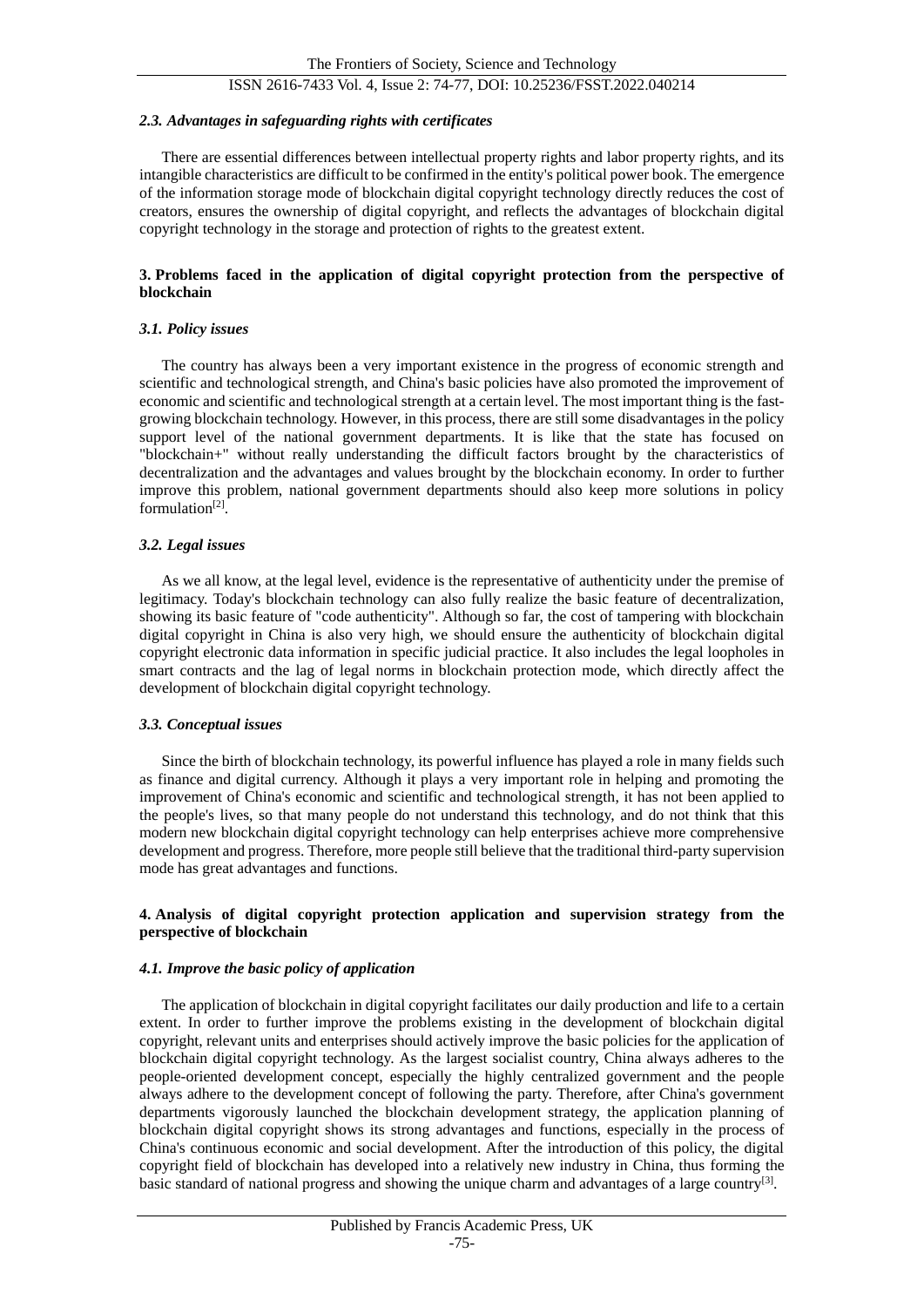Since the introduction of the outline of the 14th five-year plan, it has clearly emphasized that the digital age should pay more attention to data and information, and more comprehensively promoted various digital development forms such as digital economy, digital society and digital government. To a certain extent, these forms have also changed the development form of China's social economy and improved and constructed the digital ecological development structure to the greatest extent, which is also an important existence in China's economic innovation and development measures. In the "blockchain  $+ X$ " model, the digital economy and the real economy have been reasonably integrated at a certain level, which has better created more perfect preconditions for China's economic and social development and changed the traditional production and life style of the people.

In addition, government departments should also comply with the development process of the times, actively improve the disadvantages existing in blockchain digital application technology, and formulate corresponding strategies, so as to lay a good foundation and premise for the further development of China's economic strength, scientific and technological strength and comprehensive national strength. Moreover, we should actively strengthen the cultivation and support of innovative talents in the field of blockchain, especially with the support and help of funds, which can obviously help blockchain enterprises make progress and development in innovation. Further, build a more perfect integrated blockchain digital technology platform.

### *4.2. Formulate corresponding legal norms*

The application of blockchain technology in modern digital copyright is mainly to stop all kinds of infringements, and to monitor at any time is also to avoid the situation that the infringer cannot find the responsible person. This further requires that government departments should actively strengthen the awareness of legal norms of blockchain application technology, so that every citizen can more truly realize the strong advantages brought by blockchain economic development to us and the standard legal norms in its operation. Public power itself is the development form of monitoring technology in the development process of modern society, and it is also the concentrated embodiment of China's legal society. Actively giving full play to the role of public power can avoid the adverse factors in the application field of modern science and technology at a certain level and create better opportunities for the development of China's legal society. Today, the state's leading departments have also issued corresponding laws and regulations. In 2021, China's Supreme People's Court issued the provisions on Several Issues concerning the online handling of cases by the people's court, each of which clearly stipulates the relationship between blockchain evidence and digital copyright protection, as well as the importance of application, which is also a new way for the country to improve blockchain technology at the legal level.

Moreover, there are still some defects in the application of blockchain digital copyright technology, which makes us need to constantly improve its internal operation mechanism in the development and progress of the times. The most important one is the defects of smart contract law and technology. It is very necessary for government departments to actively strengthen the intervention of policies and relevant laws and regulations. For example, in the process of blockchain digital copyright application transaction, if one party is coerced, the smart contract will take the initiative to transfer the copyright by itself, which also directly affects the interests of the copyright owner. In order to improve this problem, China has also successively established corresponding legal management regulations to ensure the basic rights and interests of copyright owners and provide more perfect conditions for the development of blockchain digital copyright economy.

#### *4.3. Enhance legal management awareness*

As blockchain technology is a brand-new product in the development process of the times and has its own strong uniqueness, many people can not more truly understand the value and role of the application of blockchain digital copyright technology. In order to make more people understand and accept blockchain technology, we should actively promote the development of blockchain digital copyright technology and highlight the advantages of blockchain digital copyright technology to the greatest extent<sup>[\[4\]](#page-3-3)</sup>.

Since 2016, China's blockchain technology has achieved relatively advanced development technology. Many Chinese enterprises have also actively applied this advanced technology, and then established network literature, pictures, audio and video, scientific research achievements and so on in the blockchain platform. Nowadays, many blockchain development technologies are not very perfect, making their